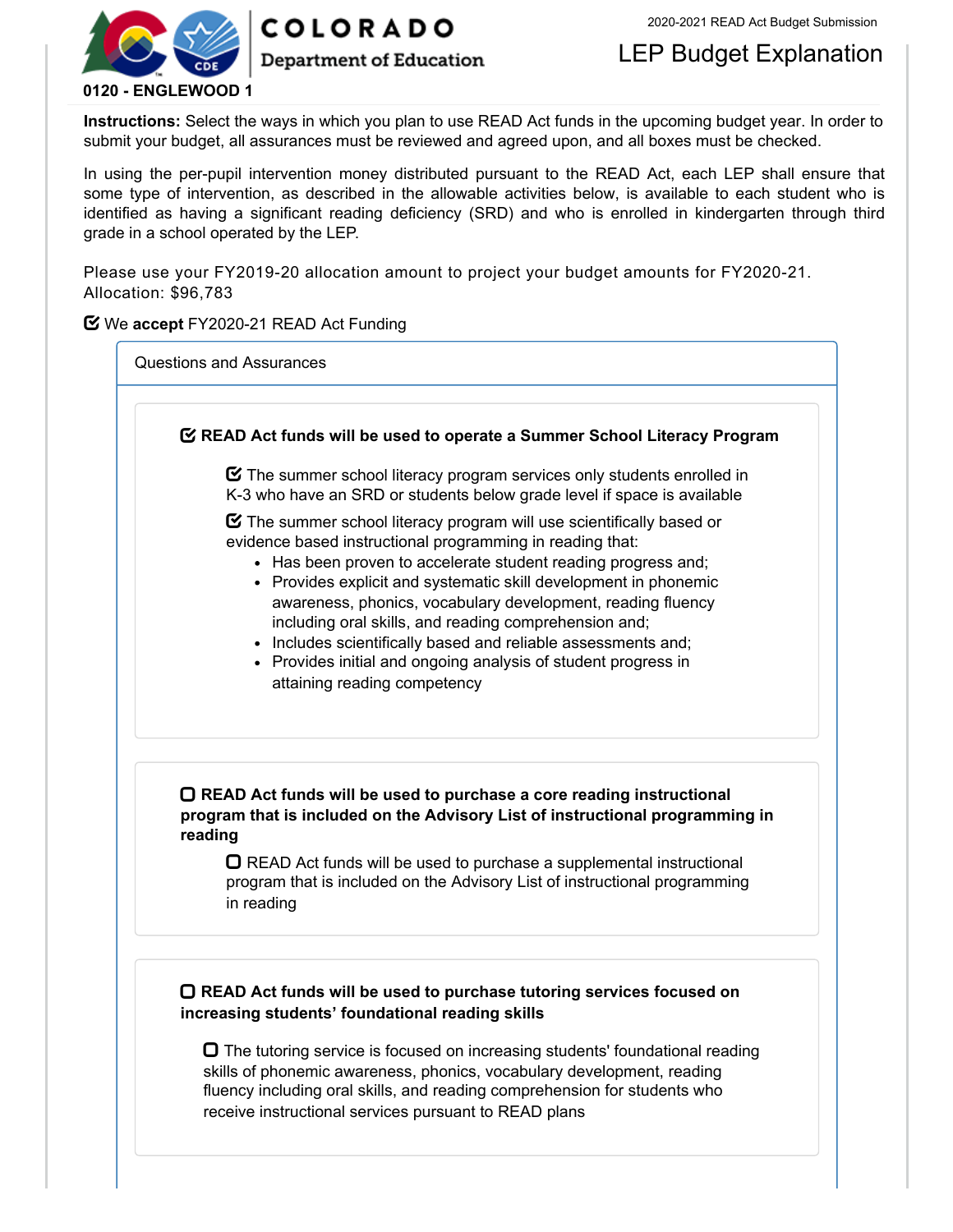**READ Act funds will be used to purchase from a BOCES the services of a reading specialist or reading interventionist who is trained in the science of reading and in teaching the foundational reading skills**

**READ Act funds will be used to provide other targeted, evidence-based or scientifically based intervention services to students who are receiving instructional services, which services are approved by the department**

 $\Box$  READ funds will be used to hire a reading interventionist to provide services which are approved by the department

**READ Act funds will be used to provide technology, including software, which is included on the Advisory List of instructional programming in reading and supporting technologies which may include providing professional development in the effective use of the technology or software**

**READ Act funds will be used to provide professional development programming to support educators in teaching reading. Professional development programming may include hiring a reading coach who is trained in teaching the foundational reading skills to provide job-embedded, ongoing professional development**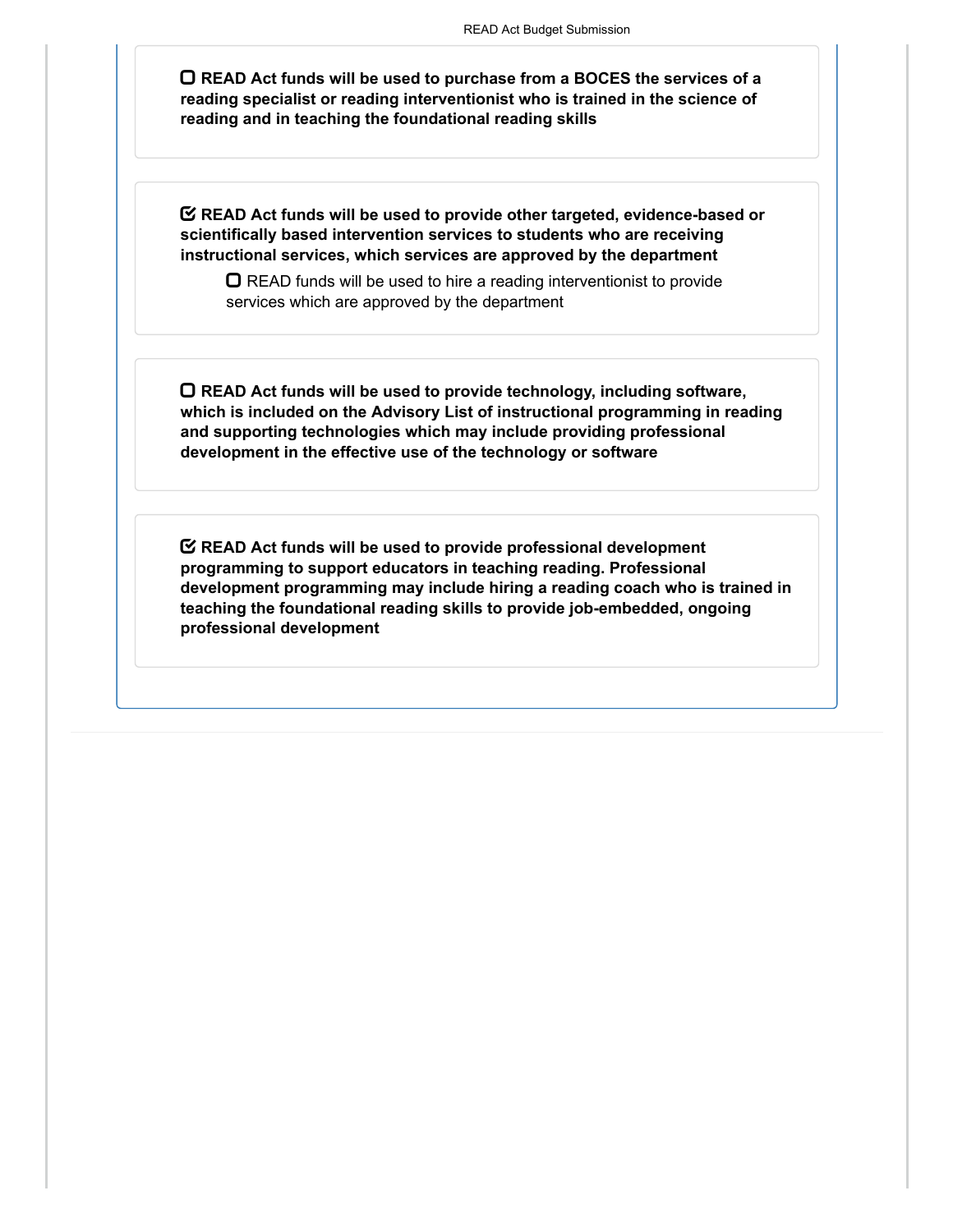## LEP Budget Narrative

**Instructions**: Provide a brief description (no more than 700 words) that addresses each of the questions below. These questions must be completed for any LEP receiving READ Act funds before funds are released.

Implementing Allowable Activities

**Explain how your LEP plans to implement each selected allowable activity. Please ensure that each allowable activity listed aligns with the allowable use(s) of funds as required by statute and matches the allowable use(s) listed in your LEP budget explanation.**

READ act Funds will provide a full-time district level reading coach who is trained in the foundational reading skills (Heggerty, 95% Group, Structured Literacy, EL Education and WIt and Wisdom) to provide job-embedded, ongoing professional development to the K-3 teachers in Englewood's four elementary schools. This will include on-site support to individual classroom teachers, work with instructional coaches, and professional development for school sites. Additionally, READ Act funds will provide summer school programming that will be open to students in K-3 with an identified Significant Reading Deficiency and it will be taught by three teachers who will utilize Structured Literacy to plan for instruction. Finally, Englewood Schools would like to use the carryover funds to assist in paying for a tutor from Colorado Reading Corps. Colorado Reading Corps utilizes a 1-1 research-based tutoring session for students identified with a Significant Reading Deficiency and have a current READ plan. The tutoring program individually addresses the student's need in attaining reading proficiency.

#### Outcomes and Goals

**What are your LEP's expected outcomes and goals in the upcoming budget year from implementing your selected allowable activity(ies)?**

The LEP's expected outcomes and goals are to increase the capacity of classroom teachers to effectively instruct literacy, which in turn will reduce the number of students with a significant reading deficiency. Overall, Englewood Schools will have an increase in students reading with proficiency as measured by Acadience reading in grades K-3.

Potential Barriers

**What are potential barriers in reaching your expected outcomes and goals? How do you plan to address and/or overcome these barriers?**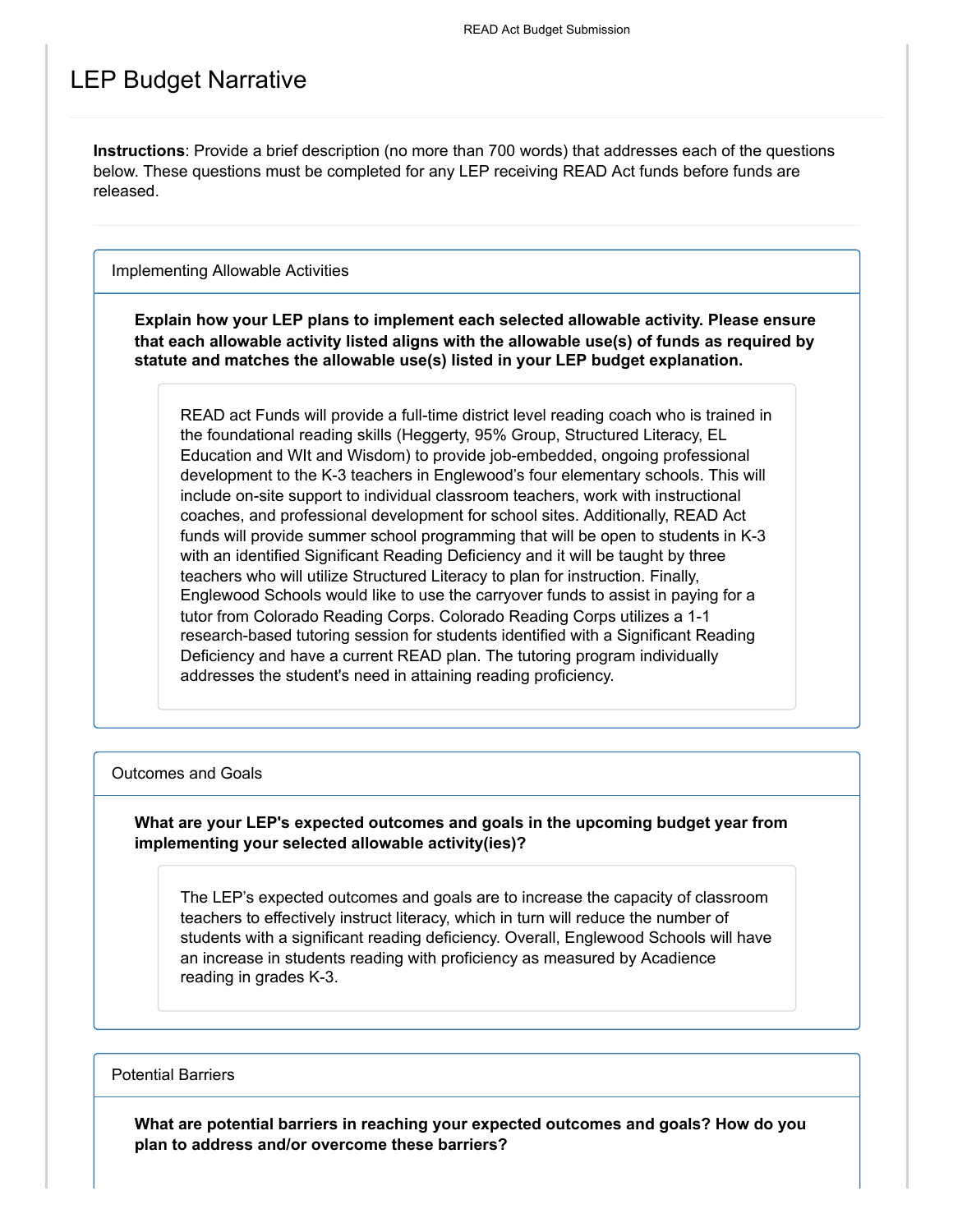One potential barrier might be that Englewood will be in an adoption year of a new resource(s). With any new resource, there may be a learning period for teachers while understanding how to use the resource with fidelity. The plan would be to use a coaching cycle with the instructional coaches to support the classroom teachers with their implementation of the curricular resource. Also, the district level reading coach will help lead the grade level Professional Learning Communities to support the work with data analysis and the next steps for improved academic outcomes.

Another barrier is given COVID 19 pandemic, there may be multiple classrooms where daily instruction is taking place. The district-level reading coach will be planning the roll-out of the curricular resource so that it can be accessed flexibly based on the current health conditions of students and recommendations of CDC. The district-level reading coach will be planning for how teachers can continue literacy instruction regardless of location and continue to monitor student progress and adjust as necessary to achieve the outcomes and goals listed above.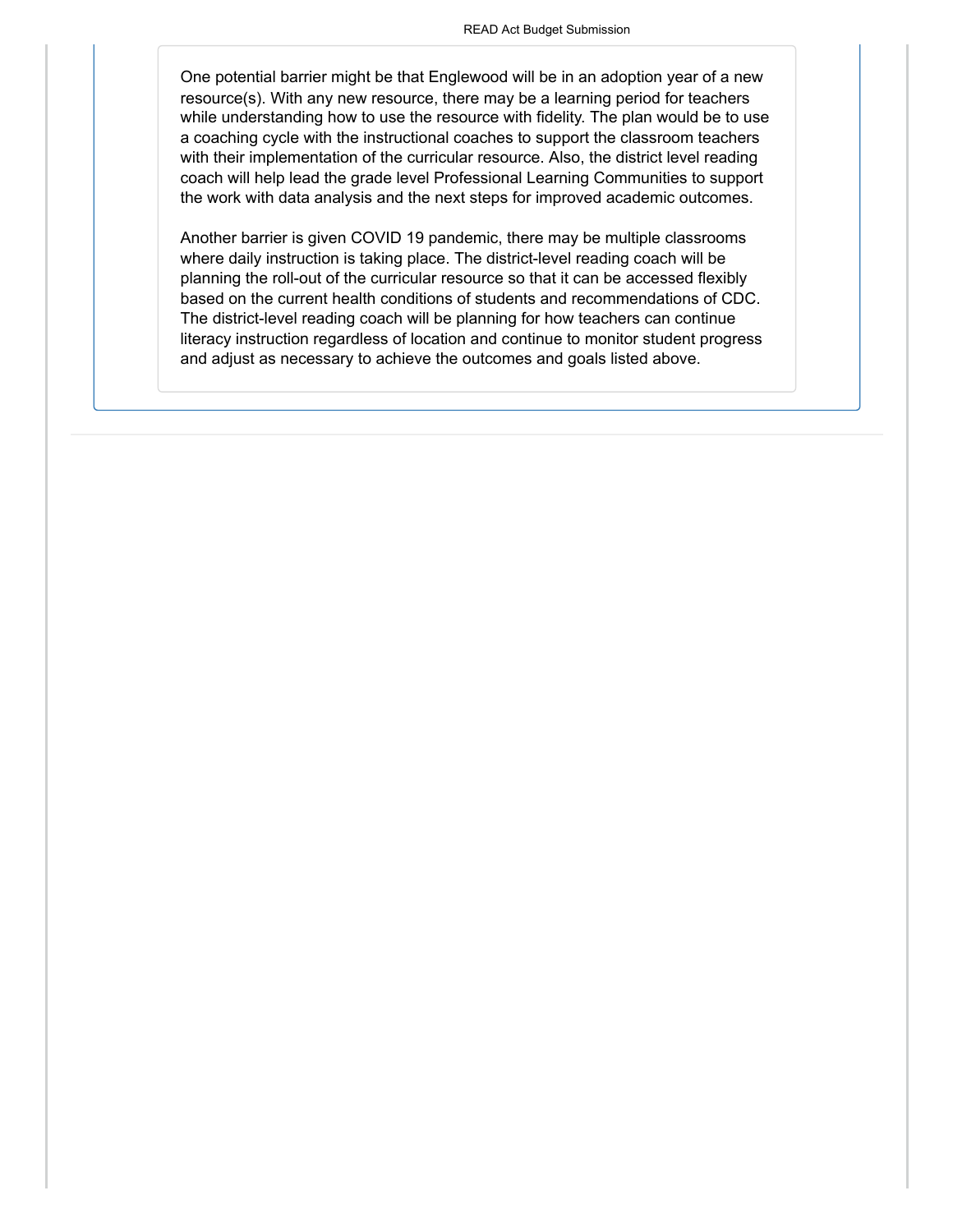# Budget Details

#### Budget Request

For each allowable activity in the budget:

- Select each allowable activity your LEP plans to use READ Act funds for in the upcoming budget year. Ensure that each allowable activity is aligned with the allowable uses of READ funds as required in statute.
- Select each of the instructional program(s) from the drop down list provided that your LEP plans to use in the upcoming budget year. If an instructional program is not listed, please provide the name of the instructional program(s) in the "other" box
- Input the amount requested, the associated program and object codes, and fiscal year. Input the salary position and FTE amount, if applicable.
- Ensure that budgeted costs are clearly tied to the allowable activity and are calculated with detail in the "description of activity" field.

| ID<br>Ref | <b>Allowable</b><br><b>Activity</b> | Instructional<br>Program | Program<br>Code                                                                  | Object<br>Code                      | <b>Salary</b><br><b>Position</b> | <b>FTE</b> | <b>Description of Activity</b>                                                                                                                                                                                                                                                                                                                                                                                                                                                                             | Requested<br>Amount |
|-----------|-------------------------------------|--------------------------|----------------------------------------------------------------------------------|-------------------------------------|----------------------------------|------------|------------------------------------------------------------------------------------------------------------------------------------------------------------------------------------------------------------------------------------------------------------------------------------------------------------------------------------------------------------------------------------------------------------------------------------------------------------------------------------------------------------|---------------------|
| 3716      | <b>PD</b><br>Programming            |                          | Support<br>Program<br>(2100,<br>2200, 2600,<br>2700, 2800,<br>2900, and<br>3300) | 0100<br><b>Salaries</b>             | 218<br>Instructional<br>Coach    | 1.00       | full-time district level<br>reading coach who is<br>trained in the<br>foundational reading<br>skills (Heggerty, 95%<br>Group, Structured<br>Literacy, EL Education<br>and WIt and Wisdom) to<br>provide job-embedded,<br>ongoing professional<br>development to the K-3<br>teachers in Englewood's<br>four elementary schools.<br>This will include on-site<br>support to individual<br>classroom teachers,<br>work with instructional<br>coaches, and<br>professional<br>development for school<br>sites. | \$70,231.96         |
| 3717      | <b>PD</b><br>Programming            |                          | Support<br>Program<br>(2100,<br>2200, 2600,<br>2700, 2800,<br>2900, and<br>3300) | 0200<br>Employee<br><b>Benefits</b> | 218<br>Instructional<br>Coach    | 0.00       | benefits for full-time<br>district level reading<br>coach                                                                                                                                                                                                                                                                                                                                                                                                                                                  | \$19,313.79         |
| 4396      | Summer<br>School                    |                          | Instructional<br>Program<br>$(0010 - 2000)$                                      | 0100<br><b>Salaries</b>             | 222 Reading<br>Interventionist   | 0.00       | summer school<br>interventionists for 3<br>teachers x 10 days x 5<br>hours per day                                                                                                                                                                                                                                                                                                                                                                                                                         | \$5,149.00          |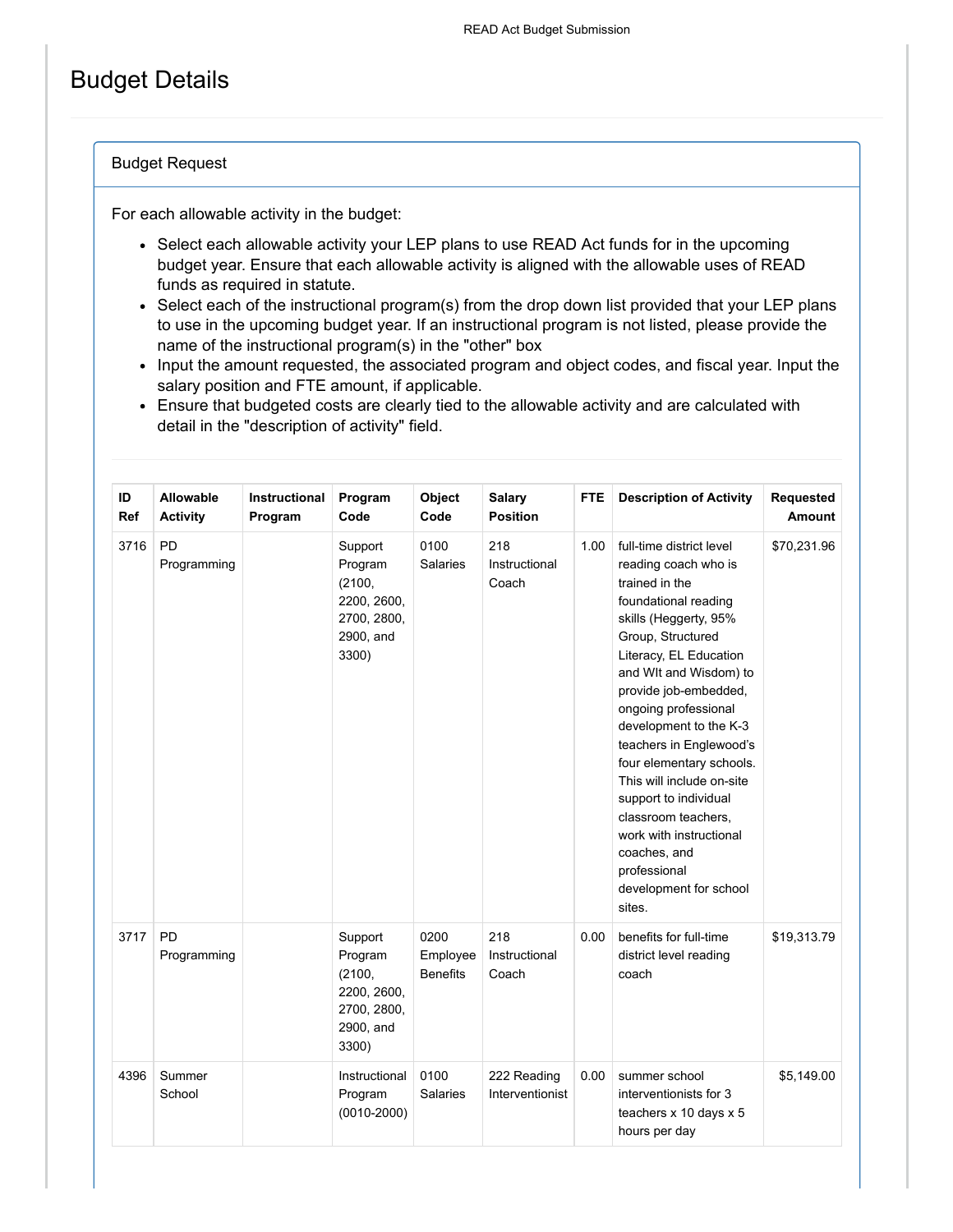READ Act Budget Submission

| \$1,288.36  | benefits for summer<br>school interventionists | 0.00 | 222 Reading<br>Interventionist | 0200<br>Employee<br><b>Benefits</b> | Instructional<br>Program<br>$(0010 - 2000)$ | Summer<br>School | 4397 |
|-------------|------------------------------------------------|------|--------------------------------|-------------------------------------|---------------------------------------------|------------------|------|
| \$800.00    | supplies for summer<br>school interventionists |      |                                | 0600<br>Supplies                    | Instructional<br>Program<br>$(0010 - 2000)$ | Summer<br>School | 4398 |
| \$96,783.11 | Allocation:                                    |      |                                |                                     |                                             |                  |      |
| \$96,783.11 | <b>Budgeted Amount:</b>                        |      |                                |                                     |                                             |                  |      |
| \$0.00      | Funds Remaining:                               |      |                                |                                     |                                             |                  |      |